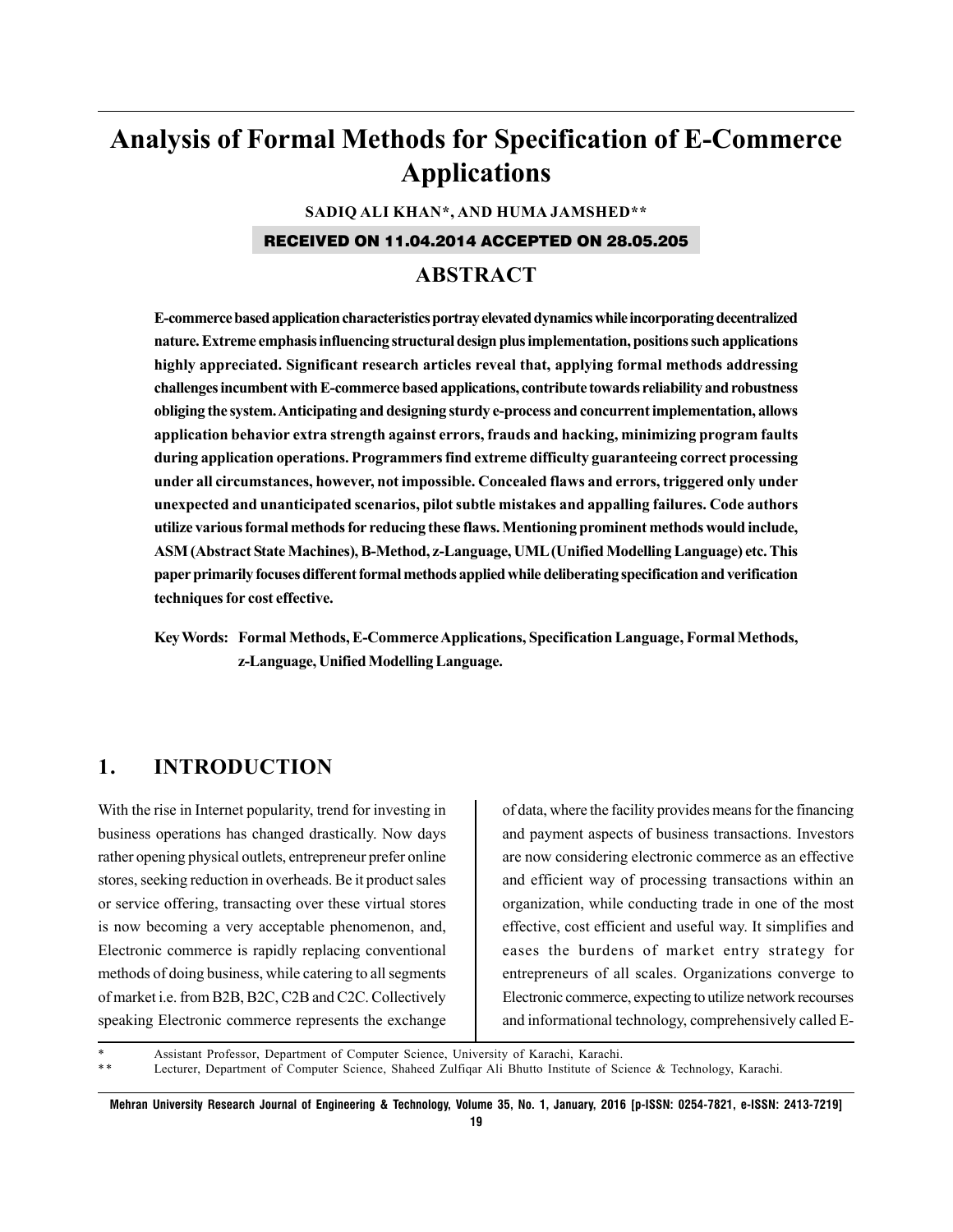commerce applications, designed for alleviated execution of central processes that these entities perform.

The method of implementing E-Commerce or internet commerce is a tediously complicated and extremely precarious work, which tends to become extremely expensive. Identifying each requirement and constraint, beforehand, and anticipating remedy for the unforeseen circumstances by the system designer are always a prerequisite. Due to its definitive on the types of product information requirements makes E-commerce application characteristic diverse and requires a standardize method which accommodate all the heterogeneity in the system implementation. Even at the smallest of scale, such systems are complex and their correct designing is extremely complicated. Approaches used in implementing and designing such systems are random and temporary, which in turn lead towards unreliable and irregular system operations.

Throughout the life cycle of E-commerce application services, various forms of subtle and intolerable errors emerge, reducing the capacity to guarantee precision of E-commerce system. These errors are marked as unexpected behavior, which materialize during execution of computer program and deployment of complete system. Variance pertinent to the task of validating these errors becomes quite rigid and laborious if only tests, simulations and common techniques of system validation are used.

Researchers and analysts persist that traditional methodologies like compositional development and prototyping are inadequate for any online business application development. As stated by Taylor Etal [1] in a survey based study, online business applications such as E-commerce based websites implementations strategies lacks formal and specialized practices that are present in conventional information systems application development. Currently researchers are trying to use various techniques to analyze the system specification. One of the most common methods is to use formal methods to analyze system behavior, risk factors and other issues related to its implementation.

Defining briefly, formal methods are mathematically based approach used for any hardware or software based system specification, development and verification. Further extending the perception of concept, in computer science, a set of strings of symbols that may be constrained to rules that are specific to it are known as formal language, where in turn the formal language itself is utilized, in computational sciences to realize the complexities of a particular system and its applications. Employing formal methods on an E-commerce project may assume diverse forms, varying from mathematical notation represented in English language statements, to formal specifications with specific semantics. Recent researches are signifying the clear advantages of using formal methods to capture software system and design requirements. These methods show provision for added reliability to modeling requirements by ways of logical reasoning, because of their tendency of implementation in rigorous and repeatable manner, while giving a fair amount of preview of the underdeveloped system saving time and expenses. In addition, the accurate deployment of requirements and design for software systems can be crucially prone to errors, which in turn resulting in expensive and time consuming repairs, leaving drastic effects, study of various software systems show the necessity of building more reliable foundations for high quality systems during the early phase of system development. Consequent documentation resulted amid analysis retaining research work on E-commerce requirement specification using zlanguage and Unified Modeling Language. Both methods have their importance, and either of the two may come into adaptation for system specification in order to capture complete detail and understanding of the system. However implementing either of these approaches does not guarantee a perfectly secured system by any means.

# **2. BACKGROUND AND RELATED WORK**

Numerous design and documentation methods utilize informal approach, for example, system developers frequently use natural language and diagrams for illustrating hardware and software based system, which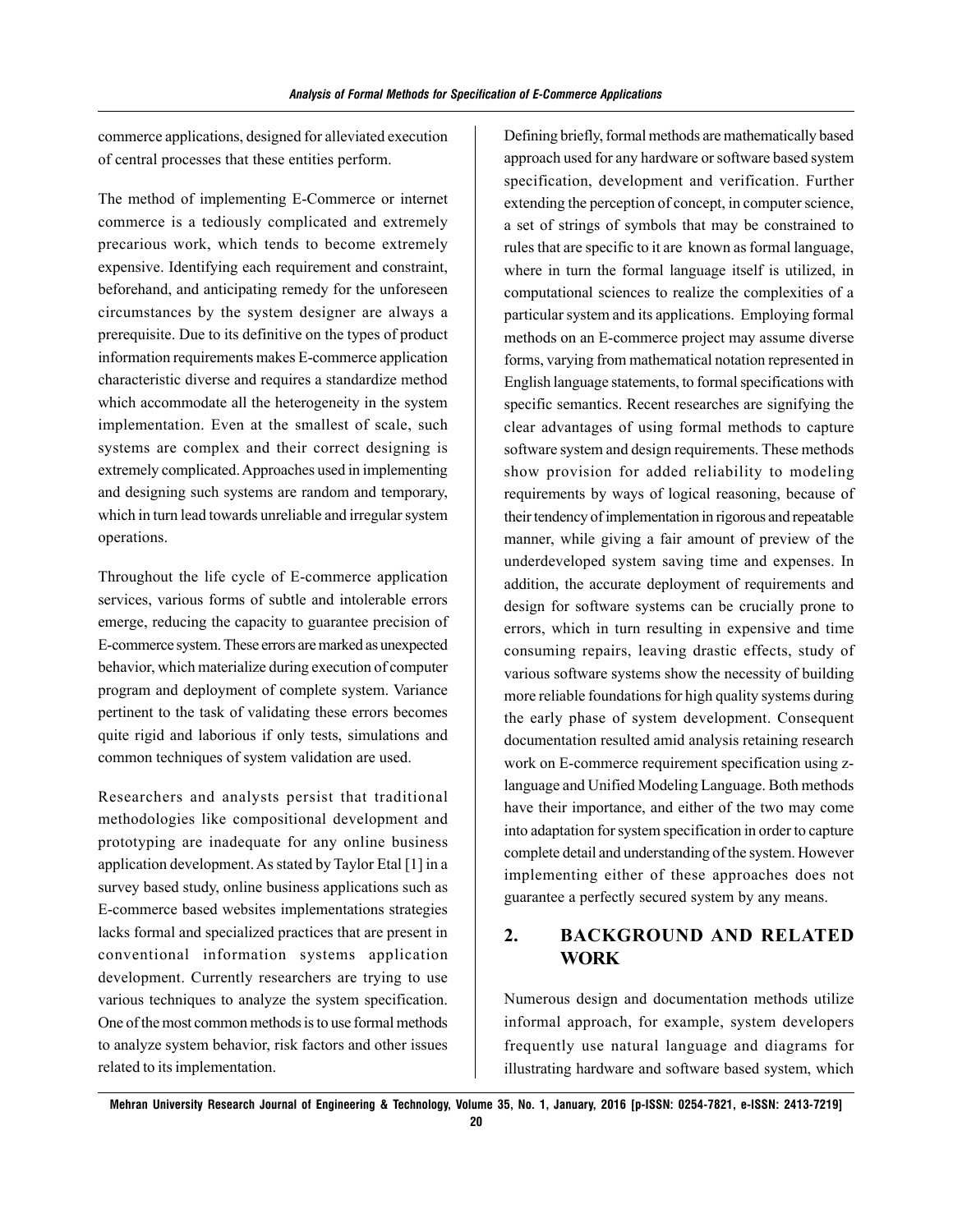results in simple design and proper documented application. A very prominent and notable advantage of a formal notation is its precision and clarity, therefore, the formal notation always provides an accurately defining description reducing the chances of misconception. Several case studies, analysis and comparison work were placed under consideration in preparing this cumulated study. Yusufu and Yusufu [2] studied and evaluated different formal specification methods properties (zlanguage, UML, LOTOS, SDL, B method) by designing a part of the ABM system for each method. They concluded by highlighting some likeness among these different approaches and mentioned their differences based on a particular part of the ABM system, and further evaluated these methods by considering their strengths and weaknesses. An interesting work on online E-commerce applications specification by Conallen [3], Wang [4], and Saleh [5], they used Unified Modeling Language to identify and document E-commerce websites. However, their approach gave little attention to business logic and market aspects of application development as they mainly focused on computer based objects. Kefalas [6], presented a developing tool which identified steps to follow and defined a specification language. The proposed tool was used for verification and testing.

Similarly, Dupuy, et. al. [7] presented a tool for system speciation using z-language for formal specification. The automated tool was called RoZ. RoZ increased quality of system specification by combining formal language and UML together for complete system specification. Jeannette [8] significantly demonstrating the association between security and formal methods in general, proposes a future work to improve and adopt the formal method in critical secure systems. Anthony and Roderick [9] implemented a secure system using unsecure and unreliable commercial off the shelf components using correctness by construction methodology. Jim, et. al. [10] dedicated their work for an E-commerce based application for to Mondex electronic system. In Halimah, et. al. [11] demonstrated formal specification for inventory management system using z- language. The work reflects Formal method as the optimum technique helping in reduction of errors, particularly at earlier stages of system development. Therefore, the system design and development process propels, improving quality and efficiently influencing time span for development, which in turn proves cost effective.

In another study, Latif, et. al. [12] presented system specification of safety critical system using z-language. The study introduced some extensions in z-specification language in order to support multimedia contents. Zlanguage specification is most appreciated language for system specification as it provides a simpler syntax and semantics for developers and it is being a widely used formal language providing familiar platform for developers. Research also emphasized that for structured application development such as multimedia application z-language is more suitable than object oriented approach. An implementation by Jun, et. al. [13] in the year 2008 used zspecification as formal method for implementation of mathematical model of a class scheduling system. The formal language was used for system's data modeling, system states and operations. The Search claims that specification efficiently improved system reliability, design time and directness. Therefore, it significantly enhanced quality of system design and development. Studies also reveal variant of z-language called object-Z [14-15]. It is an object-oriented representation of the z-formal specification language which increases the accuracy of large system specification via improved structuring. In Object z-specification classes are template for the object. Classes define states, methods and associated attributes of object. Object states are called instances of class and state transition represents individual object operations. Kim and David [16] research work presents UML class constructs for syntactic structure and semantics which translates UML diagrams to Object Z representation.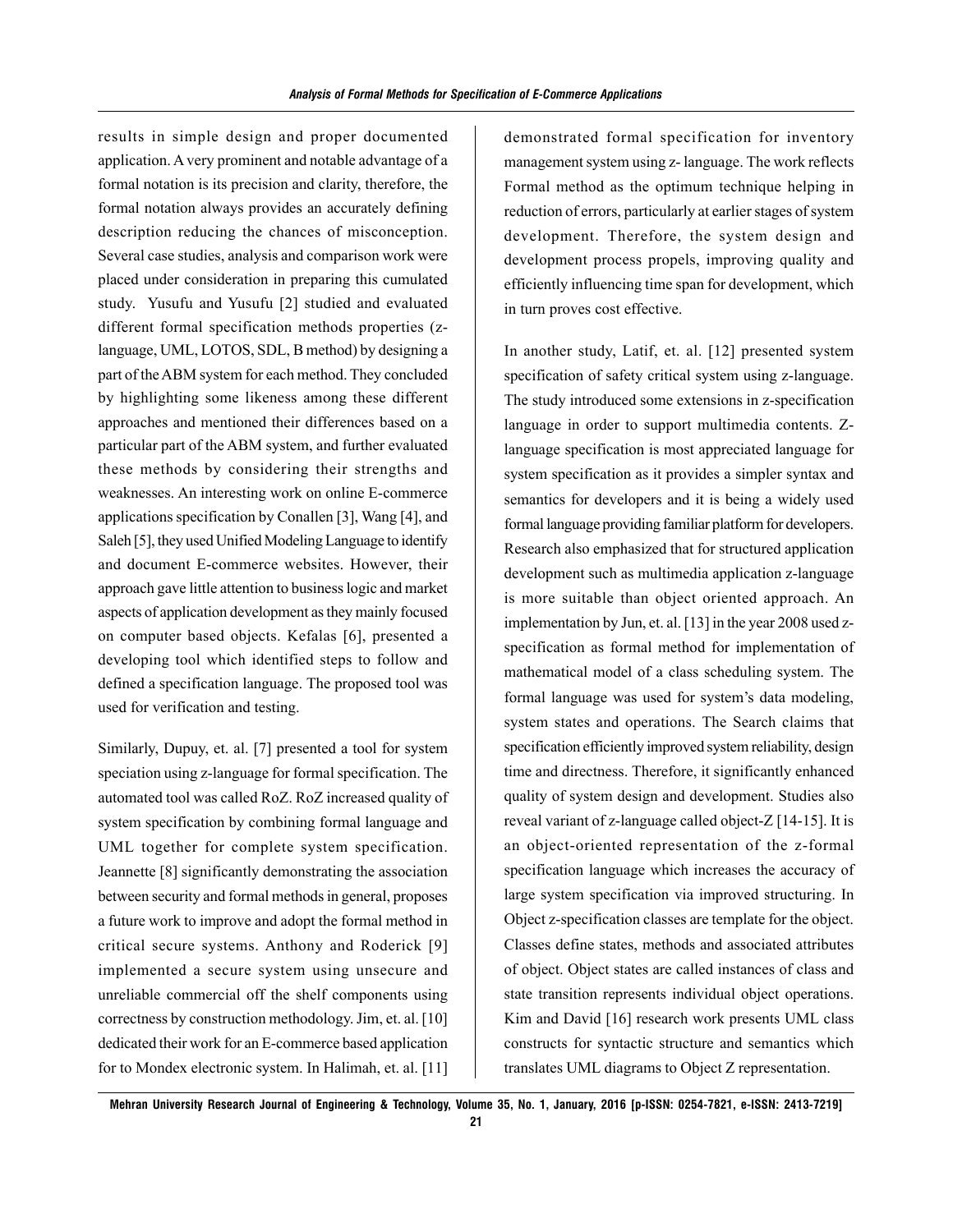#### **3. ECOMMERCE BUSINESS PROCESS MODEL**

This section briefly defines a business process for an Ecommerce application. A business process have clearly defined actors with initial and closing stage and associated tasks per stage. The process usually defines set of activities to be performed, and the control flow between them. The process includes state that contains the current activity (active or suspended), the formerly executed activities. For example in an E-commerce application checkout process includes set of activities which user execute in sequence; user logs in, chooses the product or service offered, confirms the order, enter shipping details, decide on delivery options, select payment methods etc. By following the mentioned steps the checkout process is completed successfully. Therefore, a business model of an E-commerce application defines actors involved, the services they offer to each other and activities they perform.

#### **4. PROBLEM STATEMENT**

Considering the scenario where worldwide electronic cash system faces issues pertinent to key security requirements while providing services in harmony. Any online transaction processing system should be able to tackle predicaments related to privacy, security, fair trade [17]. Online traders as well as consumers seek systems that are secure from any hacking activity, information leakage, illegal behavior and technical malfunction of any type. Formal methods are in contemplation to improve the security by providing reliability and solutions to security threats by monitoring user's behavior and highlighting suspicious activities. Here we will attempt to analyze two different formal methods used as specifications, over a single scenario of an E-commerce secure system. Primarily this paper will circumference on employing analysis concentrated to en route the E-commerce design specification, while attempting to achieve security in Ecommerce system. Choice of two platforms z-language and UML is justified due to their syntax and semantics. System developers and designers prefer working with these two notations for specification methods as their implementation is more convenient during the analysis of systems and results are more accurate and comprehensive. UML represents system components in form of diagram with interaction of stakeholders with system components, where as the z-language is based on propositional and predicate calculus. It maps problems or a system as relations and functions with pre and post condition of data set.

#### **5. PROBLEM SCENARIO**

Hypothetically consider a situation where E-commerce website needs protection from potential security threats like [8]:

- (i) Attempted purchase with insufficient balance.
- (ii) Execute balance recharge via illegal method.
- (iii) Purchase product without logging (money theft).
- (iv) Hackers login for credential theft (eavesdropping).

Consider the system variables as:

- (i) Customer accounts containing user-names and passwords.
- (ii) User accounts with bank details.
- (iii) User status and user state (showing offline or online status and state).
- (iv) Product data containing product description and complete product information.

Consider System Design Requirements as:

- (i) Allow customers to login into the system.
- (ii) Allow customers to purchase while logged in.
- (iii) Check user balance to make a purchase.
- (iv) Maintain product status (available, not available).

**Mehran University Research Journal of Engineering & Technology, Volume 35, No. 1, January, 2016 [p-ISSN: 0254-7821, e-ISSN: 2413-7219]**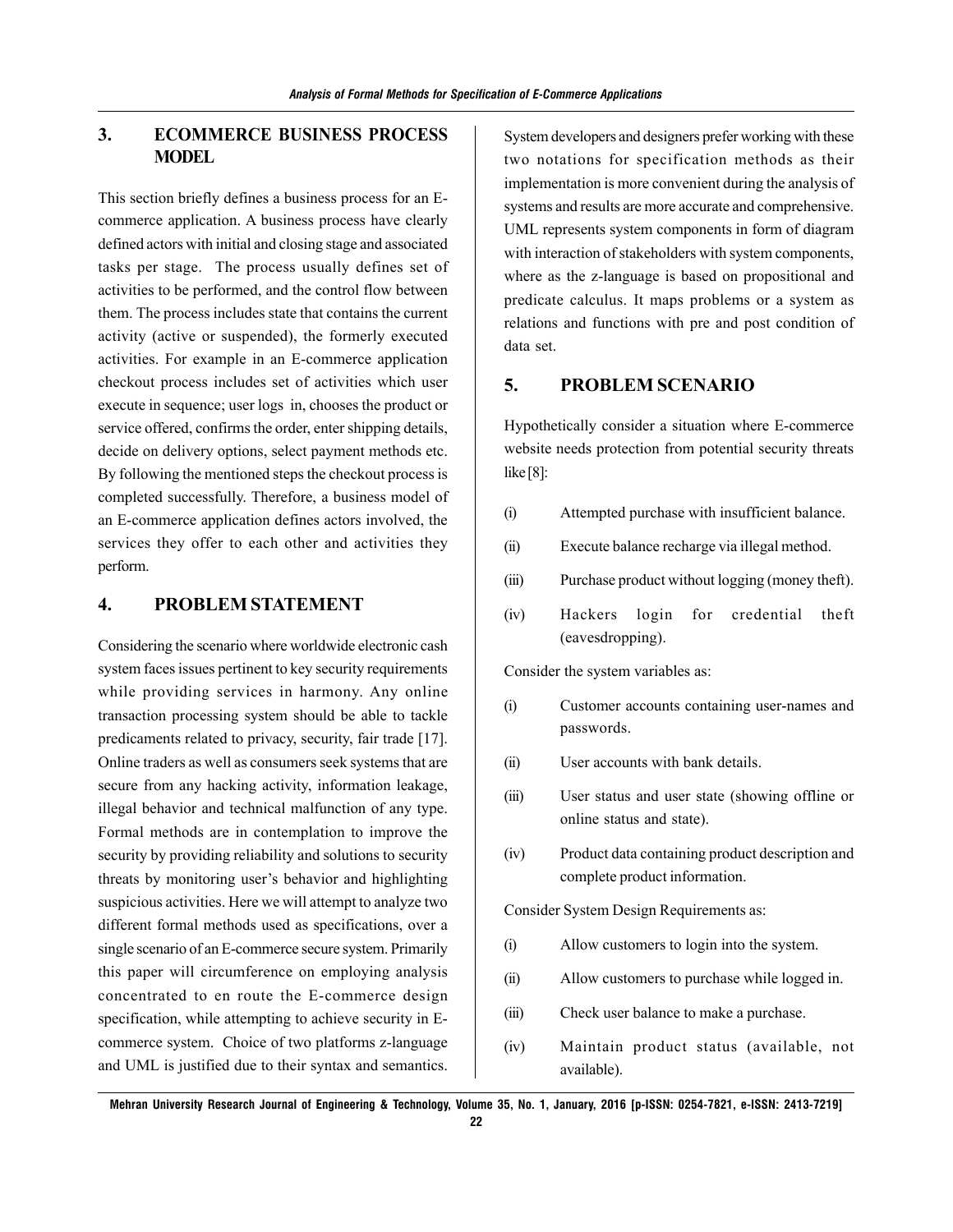- (v) Maintain user status (Login or Logout).
- (vi) Allow payments through credit card.
- (vii) Product descriptions must be easily maintained and updated by store employees.
- (viii) Security-Alert data type contains alerts indicating malicious activities and behavior of user's for example user try to manipulate payable amount.

#### **6. SYSTEM DESIGNS**

E-commerce based application schema is represented by inputs and outputs variables needed by the system to operate. These constraints will be used to determine completion for behavior and actions. Description of variables is as follows:

- Email Id: secure user logging ID.
- Password: used for authenticating the user.
- Balance: credits used to online buying and charging transaction.
- Status: user status during system usability (Safe, Suspicious, Blocked)
- State: current system logging state (User is Offline, User is Online)
- Alert Points: to find out user status.

Each product has a quantity and a price, which will be applied to determine the completion of buy operation.

- Quantity: Product quantity.
- **Price: Product price.**

#### **7. Z-LANGUAGE SYSTEM SPECIFICATION**

Using mathematics only to determine big specifications very rapidly become uncontrollable and incomprehensible due to the complexity of the specifics. Advantage with zlanguage is that it incorporates schema notation with the basic mathematical notation additionally, to help and support the structuring of specifications.

Essential computational languages are specifications, but these focus on how to achieve the results, whereas, functional computational languages are considered as specification languages, describing what result will be acquired. Therefore, the idea of implementing abstract zspecifications is to describe what a system does rather than how to achieve the goals.

Although it is possible to write z-specifications in functional style, as mentioned previously, however a more convenient approach would be to use a state or model based approach in most circumstances, and consideration of modeling a system as an abstract state and a sequence of operations on this state would be a better choice.

It is essential to specify an initial state or the start of the program and it can be represented by abstract state with some extra predicates defining the preliminary situation of the system. State changes are caused by system processes and operations. There will be a starting state called as initial state and after state which is the state of system after operation. For every system process, a number of predicates will identify precisely what it is required to do. Inputs and outputs may also be included. Fig. 1 1illustrating variable initialization scenario. Temporary state components can be added for clarity of the specification.

Once a system structure has been outlined, it can be used to state and derive theorems about the system. This is helpful in initial system design verification and to identify mistakes at early stage for example modification in any data leaves the system state unchanged. This procedure can be tedious, particularly if done completely by hand, but it is very valuable to lessen errors and gain understanding about the process of the system before implementation.

# **8. IMPLEMENTATION USING Z-SCHEMA**

Fig. 2 illustrates the first schema, called LOGIN. It checks the availability of usernames and passwords in system user's record. If unavailable, the user is blocked. If the user exists and login information is correct, then the user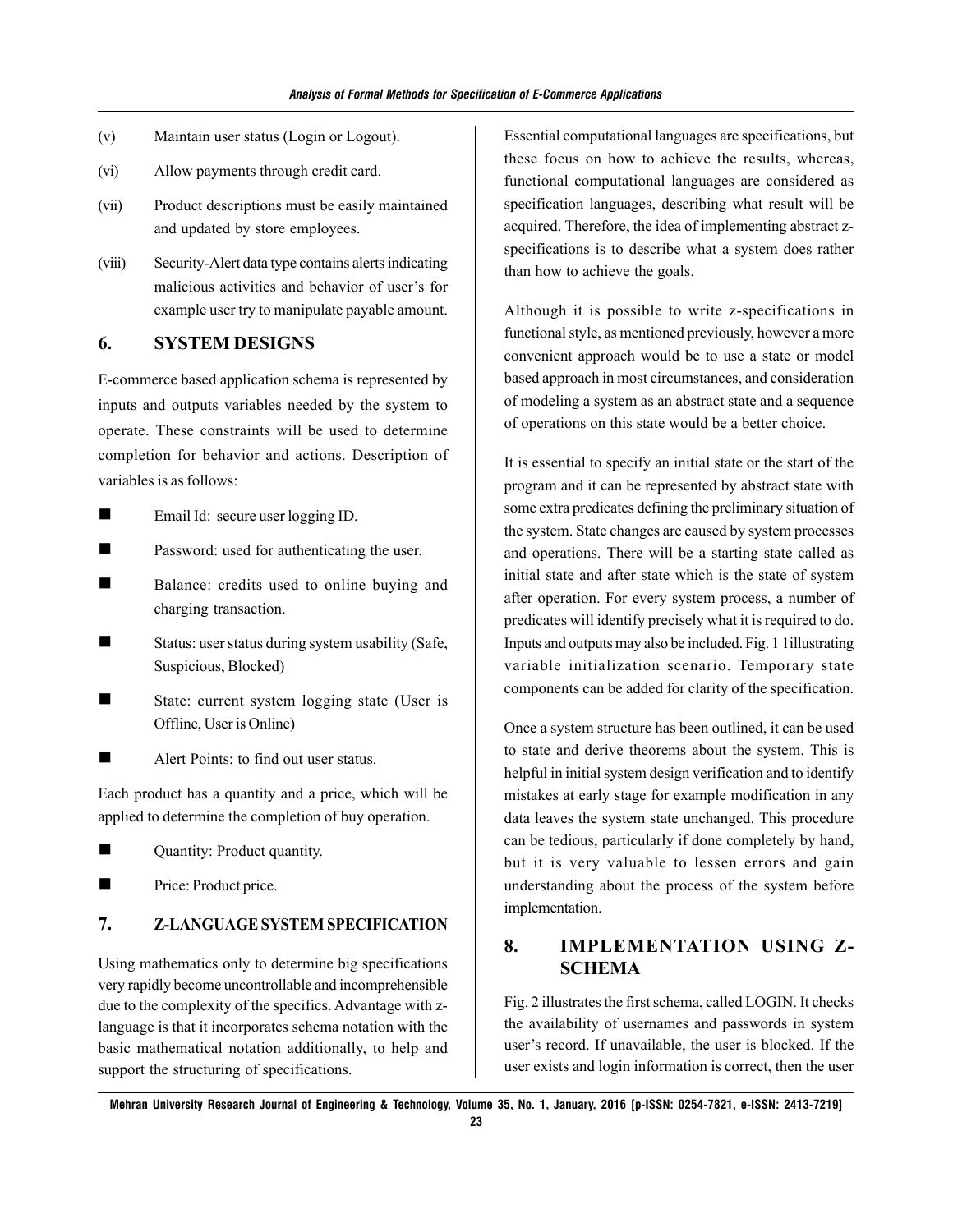state changes to online, meaning the user is authentic and is signed-in to the system.

Illustration in Fig. 3 shows second schema i.e. BUY. This make sure if the user has sufficient credit to buy the product. If funds are available then the product cost will be deducted from user balance, otherwise the user is blocked, and the product will be made available.

Fig. 4 shows the third schema is ALERT, which changes user status if the user executes suspicious activities.

Fig. 5 presents the fourth schema called LOGOUT. Its function is to sign off user from the system.

| z                 |   | $Username: = Hjams2000Username$         |
|-------------------|---|-----------------------------------------|
|                   |   | Khan100Username                         |
|                   |   | Aliniab65Usern                          |
| Z                 | z | Password: = abcdefgPassword             |
|                   |   | 231 defgPassword                        |
|                   |   | abc123Password                          |
|                   | z | $Status: = Safe   Suspicious   Blocked$ |
| $Z$<br>$Z$<br>$Z$ | Z | Balance: = Zero   Nonzero               |
|                   | Z | $State: = Offline   Online$             |
|                   | Z | $Alert: = Zero$                         |
|                   |   | <b>One</b>                              |
|                   |   | Two                                     |
|                   |   | $ $ Three                               |
|                   |   |                                         |

*Quantity:* = Available| Not-Available<br>Price: = Yes| No z z Z Z

*FIG. 1. VARIABLE INITIALIZATION*

Z Z

# **9. SYSTEM SPECIFICATION USING UML**

Second choice selected as modelling language for visualizing the design of the system analysis is UML. UML is a widely used language used in computer science for modelling system behaviour and structure. It provides a standard way to display system more diagrammatically to formalize user system requirements. Visual models help by logically grasping altering user requirements and effectively communicating them to the development team [19]. Successful development of an E-commerce



*FIG. 2. USER LOGIN SCHEMAS*

**Mehran University Research Journal of Engineering & Technology, Volume 35, No. 1, January, 2016 [p-ISSN: 0254-7821, e-ISSN: 2413-7219]**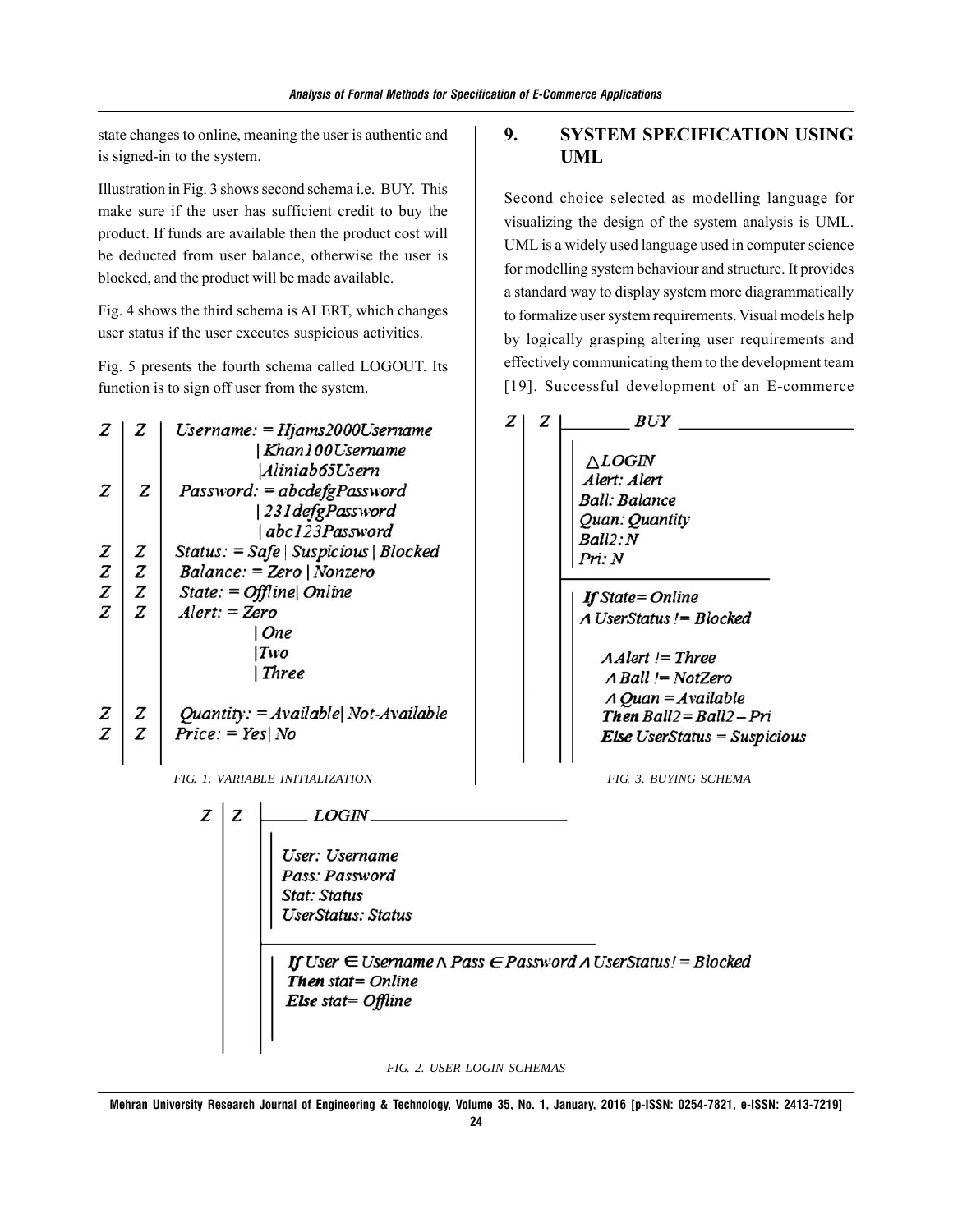application may be accomplished by visually modelling the system's architecture. Requirements analysis and abstraction (i.e. filtering redundant details) is a significant factor in web application development. Realizing a formal specification method into a system makes development and execution more expedient and cost effective.

Visual modelling offers a way to visualize problem using a standardized graphical notation organized around realworld ideas [20]. UML models are employed for capturing interactions among the system entities, system behaviour, external interfaces, system operation and other software components of the system being analyzed. Ultimately UML defines the system specification through comprehensive illustration, achieving detailed system requirements and filtering out dispensable elements, granting developer ability to launch the most suitable architectural basis for design. Hence, UML provides strong notations which help in system design, leading to better implementation of the system, and additionally, the diagrammatic representation of the system also formulate its findings easier to comprehend.

z Alert  $\triangle LOGIN$ **Status: Status** Alt: Alert

z

 $If$  Alt=Zero  $V$  Alt= One  $V$  Alt= Two Then UserStatus = Suspicious Else UserStatus=Blocked

*FIG. 4. ALERT SCHEMA*

Z  $Z$  $-$  LOGOUT  $-$ 

 $\triangle$  LOGIN

If User ∈Username ∧ Pass ∈ Password ∧ stat= Online Then stat= Online **Else** stat= Offline

*FIG. 5. LOGOUT SCHEMA*

UML is popular for development of management information systems based on business logics and objects [21], business process modelling [22-23], and design service components of management systems [24].

#### **10. IMPLEMENTATION USING UML**

The same scenario when placed under specification using UML. Fig. 6 illustrates a comprehensive diagram showing user activities associated with the system. User is able to login to the system, buy product and checkout. The login system further includes user verification process. Checkout process verifies user details, user status, and alerts associated with the user.

Clearly the reason for popularity of using UML for system specifics is its visual elaboration. The developers as well as the clients can more conveniently view the working of the system.

## **11. SUITABILITY OF FORMAL METHODS IN E-COMMERCE APPLICATIONS**

Development of Internet based business applications is exposed high security risks and attacks. Efficient development strategies are required for cost effective implementation. The z-language notation as system specification for design of e-commerce based system provides policy and mechanism for implementation of a secure system. It may high lights constraints on system at early stage before its implementation. Thus it reduces over all development and maintenance cost of system. It also helps in bridging the gap between end user specification and practical issues in implementing the system.

For the proposed specification verification, numbers of online E-commerce stores such as (Amazon, E-Bay) were considered as case study. The case study considered online buyers who had enough credit to buy product. The system accepted the transaction if buyer had enough credit. For suspicious behaviour user buying step prompts invalid messages. Our proposed specification method use alert points for monitoring user activity until transaction

**Mehran University Research Journal of Engineering & Technology, Volume 35, No. 1, January, 2016 [p-ISSN: 0254-7821, e-ISSN: 2413-7219]**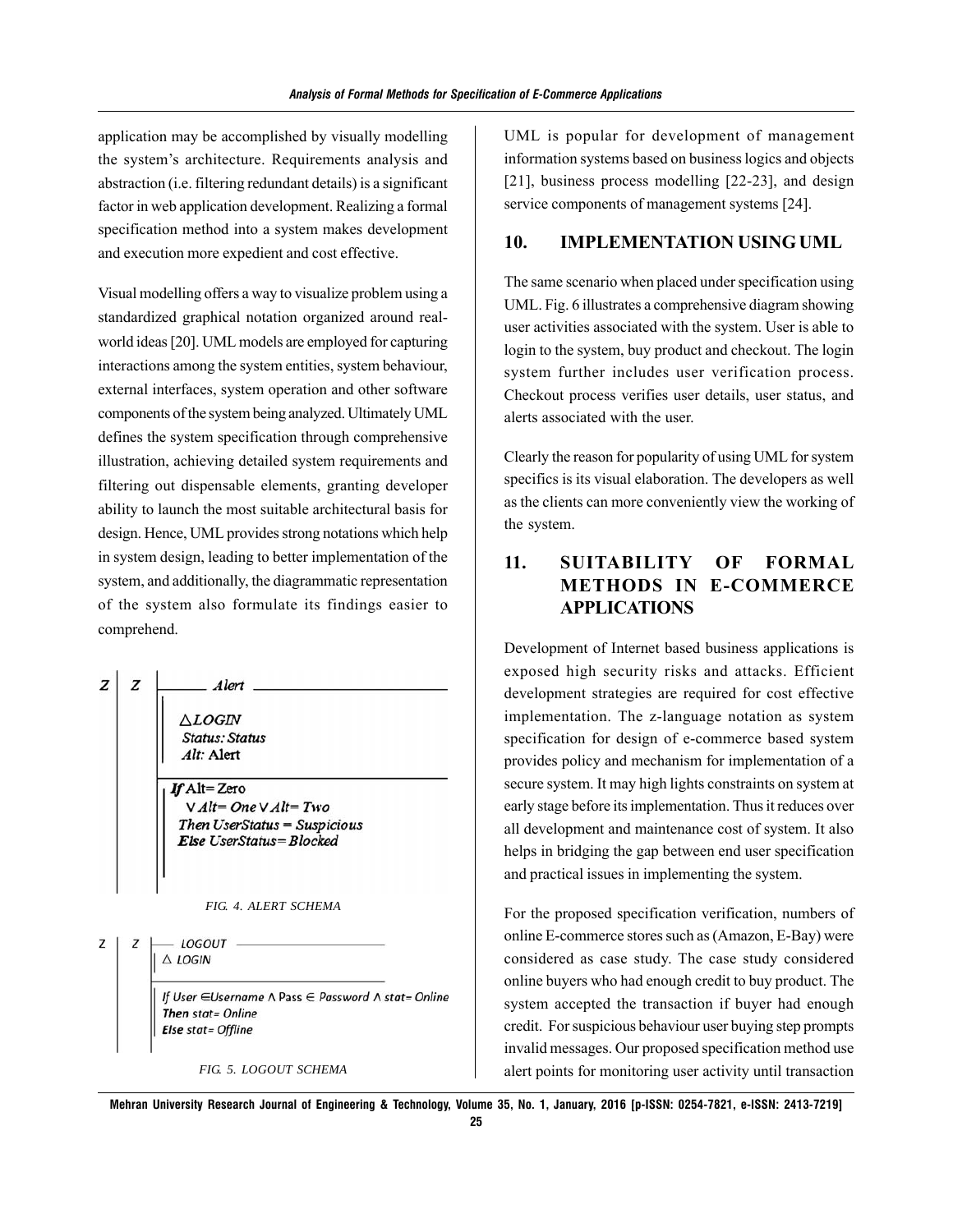is complete. For malicious activity are proposed model increments alert points, once the alert point increment reaches a threshold value the system blocks the users and will be prohibited from using the website.

As far as UML is concerned, it is an ISO standard language for visualizing the structural and behavioural activity of a system (Table 1). UML provides system architects, engineers and developers an overall view of system behaviours and interaction with system stakeholders. Prior knowledge of how system will interact with end users enables reduction in development and deployment cost of software product. UML is cost effective as it is used to depict various aspects of software system which are dynamic in nature. The system specification of E-commerce application using use case diagram identify actors associated with system usage and relevant function they perform with the system. The abstract modelling of system behaviour enables the system developer to clearly map user requirement into line of codes which reduces requirement change cost and demands minimal maintenance.

#### **12. CONCLUSIONS**

Formal specification is precise, hence, the task of judging errors in a specification becomes easier, whereas, an informal specification is often vague, making it more complicated to distinguish errors and sub-sequential corrections. Better understanding of operations within the system is available at premature stage of design, aiding developers and designers in selecting the correct course. Additionally, possibility to formally reason about a system by stating and proving theorems provides a check that the system will behave as expected.

Formal methods can help explore design choices, giving added advantage to the designing team while considering

| <b>TABLE 1. SPECIFICATION BASED COMPARISON OF Z-</b> |                         |  |
|------------------------------------------------------|-------------------------|--|
|                                                      | <b>LANGUAGE AND UML</b> |  |

|                                    | z-Language | UML    |
|------------------------------------|------------|--------|
| <b>Behavioral</b><br>Specification | Strong     | Week   |
| Function<br>Representation         | Strong     | Week   |
| Graphical<br>Representation        | Week       | Strong |
| <b>Objects Relations</b>           | Strong     | Week   |



*FIG. 6. USE CASE REPRESENTATIONS*

**Mehran University Research Journal of Engineering & Technology, Volume 35, No. 1, January, 2016 [p-ISSN: 0254-7821, e-ISSN: 2413-7219]**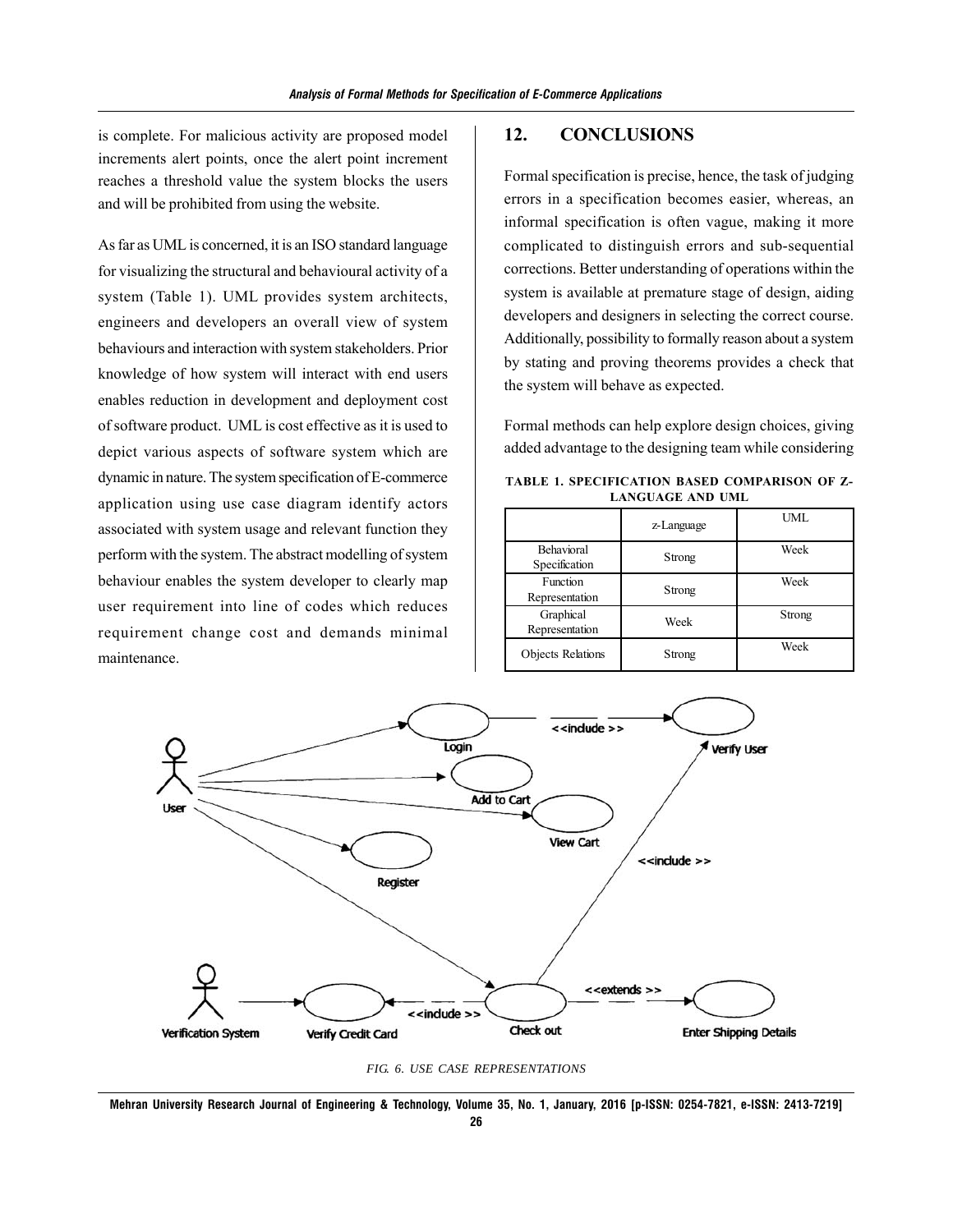the process of the system prior to its implementation. Missing modules of a partial specification become clear, therefore, easy recognition of remaining parts of a design can be identified and alternative possibilities considered. In particular, error situation can be tracked by calculating the precondition of an operation, and then dealing with the errors to make sure that the prerequisite of the complete operation is true. With informal methods, it is easy to over look such details until the implementation stage. The ability to recognize design flaws at early stage helps reduce the overall cost. Errors corrected at design stage will decrease cost by two folds rather than tackled with at later stage. The biggest barrier in using formal methods is the notation, which contains unfamiliar symbols, and necessitates designer's expertise in execution. However, in general the notation is no worse than learning a new style of programming language. The Formal Methods such as UML or z-Language deals with software specification and documentation, it does not focus on quality of software being developed. It focuses on software attributes such as correctness and reliability where as other characteristics such as user friendliness and efficiency are addressed to minor extent.

#### **ACKNOWLEDGEMENT**

We appreciate and are thankful to the Department of Computer Science, University of Karachi, Karachi, Pakistan, for providing us support and resources in including online research journals and E-libraries for performing research work.

#### **REFERENCES**

- [1] Taylor, M., William, J., Forsyth, H., and Wade, S., "Methodologies and Website Development: A Survey of Practice", Information and Software Technology, Volume 43, pp. 381-391, 2002.
- [2] Yusufu, M., and Yusufu, G., "Comparative Study of Formal Specifications through a Case Study", IEEE Conference on Information Science and Technology, Volume 10, pp. 23-25, 2012.
- [3] Conallen, J., "Modeling Web Application Architectures with UML", Communications of the ACM, Volume 42, pp. 63-70, 1999.
- [4] Wang, S., "Toward a General Model for Web-Based Information Systems", International Journal of Information Management, Volume 21, pp. 385-396, 2001.
- [5] Saleh, K., "Documenting Electronic Commerce Systems and Software using the Uniûed Modeling Language", Information and Software Technology, Volume 44, pp. 303-311, 2002.
- [6] Kefalas, P., Eleftherakis, G., and Sotiriadou, A., "Developing Tools for Formal Methods", 9th Panhellenic Conference on Informatics, pp 626-638, Thessaloniki, 2003.
- [7] Dupuy, S., Ledru, Y., and Peccoud, M., "An Overview of RoZ: A Tool for Integrating UML and Z Specifications", International Conference on Advanced Information Systems Engineering, pp 417-430, Sweden, 2000
- [8] Jeannette, W., "A Symbiotic Relationship between Formal Methods and Security. Computer Security, Dependability and Assurance: From Needs to Solutions", IEEE, Volume 10, pp. 26-38, 1999.
- [9] Anthony, H., and Roderick, C., "Correctness by Construction: Developing a Commercial Secure System", IEEE, Volume 19, pp. 18-25, 2002.
- [10] Jim, W., Susan, S., David, C., John, C., and Jereour, J., "The Certification of the Mondex Electronic Purse to ITSEC Level E6", Formal Aspects of Computing, Volume 20, pp. 5-19, 2008.
- [11] Halimah, S., Bakri, A., Harun, H., Alzoubi, A., and Ibrahim, R., "The Formal Specification for the Inventory System Using z-Language", International Conference on Computing and Informatics, pp. 419-425, 2013.
- [12] Latif, M., Noshairwan, W., and Tariq, M.Z., "The Use of z-Language for Multimedia Systems", IEEE, pp. 1-4, Pakistan, 2007.

**Mehran University Research Journal of Engineering & Technology, Volume 35, No. 1, January, 2016 [p-ISSN: 0254-7821, e-ISSN: 2413-7219]**